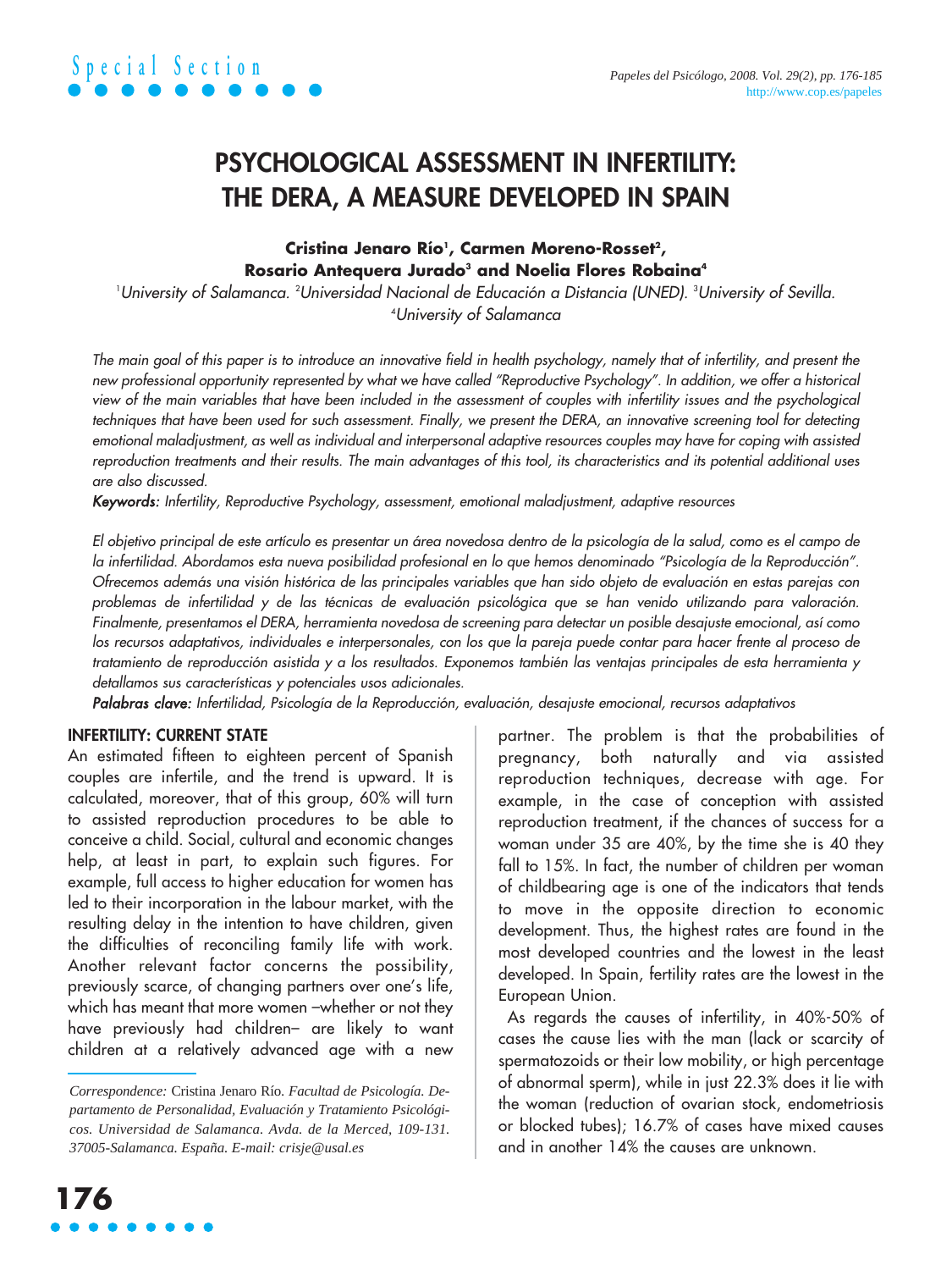#### **WHICH PSYCHOLOGICAL VARIABLES ARE ASSESSED IN THE INFERTILE POPULATION?**

#### Emotional alterations: anxiety and depression

There is considerable evidence about the psychological impact of infertility and its treatment, and that quality of life in infertile couples is lower than that of fertile couples (Ávila Espada, 1993; El Messidi, Al Fozan, Lin Tan, Farag & Tulandi, 2004; Llavona, in this issue; Moreno-Rosset, 2000; Robinson & Stewart, 1996; Rosenthal & Goldfarb, 1997). Thus, while infertility does not in itself constitute a psychopathology -as explained in the article by Antequera, Moreno-Rosset, Jenaro and Ávila in this same special issue– the process that involves coping with an infertility diagnosis, undergoing assisted reproduction treatment and repeated attempts to achieve conception constitutes a long and stressful period that puts couples at risk of developing emotional problems and difficulties of adjustment (Fassino, Pierò, Boggie, Piccioni & Garzaro, 2002; Smeenk, Verhaak, Eugster, Van Minnen, Zielhuis & Braat, 2001). Specifically, various studies have found evidence of emotional alterations, such as anxiety, especially in women (Seibel, Lobo, Motta, Kotecki, Fuentes & Serafini, 2003), though the two sexes present similar patterns with regard to the relationship between anxiety and infertility (Anderson, Sharpe, Rattray & Irvine, 2003; Peterson, Newton & Feingold, 2007).

Other emotional problems are related to depression. Recent work indicates that there are more women with depression or with history of depression in the infertile group (Iribarne, Mingote, Denia, Martín, Ruiz & De la Fuente, 2003; Meller, Burns, Crow & Grambsch, 2002). Moreover, it is clear that women with primary infertility and their partners score significantly higher in depression than couples with secondary infidelity (Epstein & Rosenberg, 2005). There is some controversy, however, insofar as recent research shows that the duration of infertility only has a moderate influence on depression, and it is not clear whether indeed these moderate levels of depression may reduce the success of assisted reproduction treatment (Brasile, Katsoff & Check, 2006). It should also be stressed that clinically significant levels of emotional maladjustment are found in only a minority of these patients (Anderson, et al., 2003).

#### Coping strategies

As regards the coping strategies patients use when faced with this stressful life event, several studies have found that women in assisted reproduction tend to use passive or

avoidance coping strategies and to have more feelings of guilt about the infertility, and, in sum, more emotional maladjustment (Anderson, et al., 2003; Lukse & Vacc, 1999). Hence, they constitute a group at risk of having negative feelings about themselves and a sense of isolation (Pottinger, McKenzie, Fredericks, DaCosta, Wynter, Everett & Walters, 2006). However, there is no clear consensus, since other research suggests that it is men who are less liable to employ coping strategies (Kowalcek, Wihstutz, Buhrow & Diedrich, 2001); indeed, some meta-analyses indicate that women are more likely than their partners to use strategies based on seeking social support, escape-avoidance, problem-solving or positive reformulation (Jordan & Revenson, 1999).

**Special Section**

#### Marital adjustment

A third aspect in which there is increasing research interest concerns the assessment of the couple's dynamic. In this regard, various studies suggest that couples in which the two members perceive similar social stress levels related to infertility score significantly higher in marital adjustment than those whose perceptions differ (Peterson, Newton & Rosen, 2003). Furthermore, couples who experience similar levels of need for paternity also show better marital adjustment than couples with differing levels of need. In turn, discrepancies in perceptions about the relationship and paternity are associated with depression in the woman. All of these findings support the theory that high levels of fit between the members of the couple in relation to the stress they experience help them to cope more effectively with the impact of stressful life events (Peterson et al., 2003). It has even been found that sharing the stress associated with infertility can improve the couple's relationship (Repokari, Punamaki, Unkila Kallio, Vilska, Poikkeus, Sinkkonen, Almqvist, Tintinen & Tulppala, 2007). From the studies reviewed there emerges the need to assess both members of the couple and to determine the congruence of their perceptions and experiences.

#### Social support

Mutual support of the members of the couple seems, then, to be a crucial element in the process of adaptation to and coping with infertility and assisted reproduction treatment. Closely related to this aspect is the availability of an adequate social support network, and particularly, perceived social support. As Östberg and Lennartsson (2007) point out, numerous studies in different contexts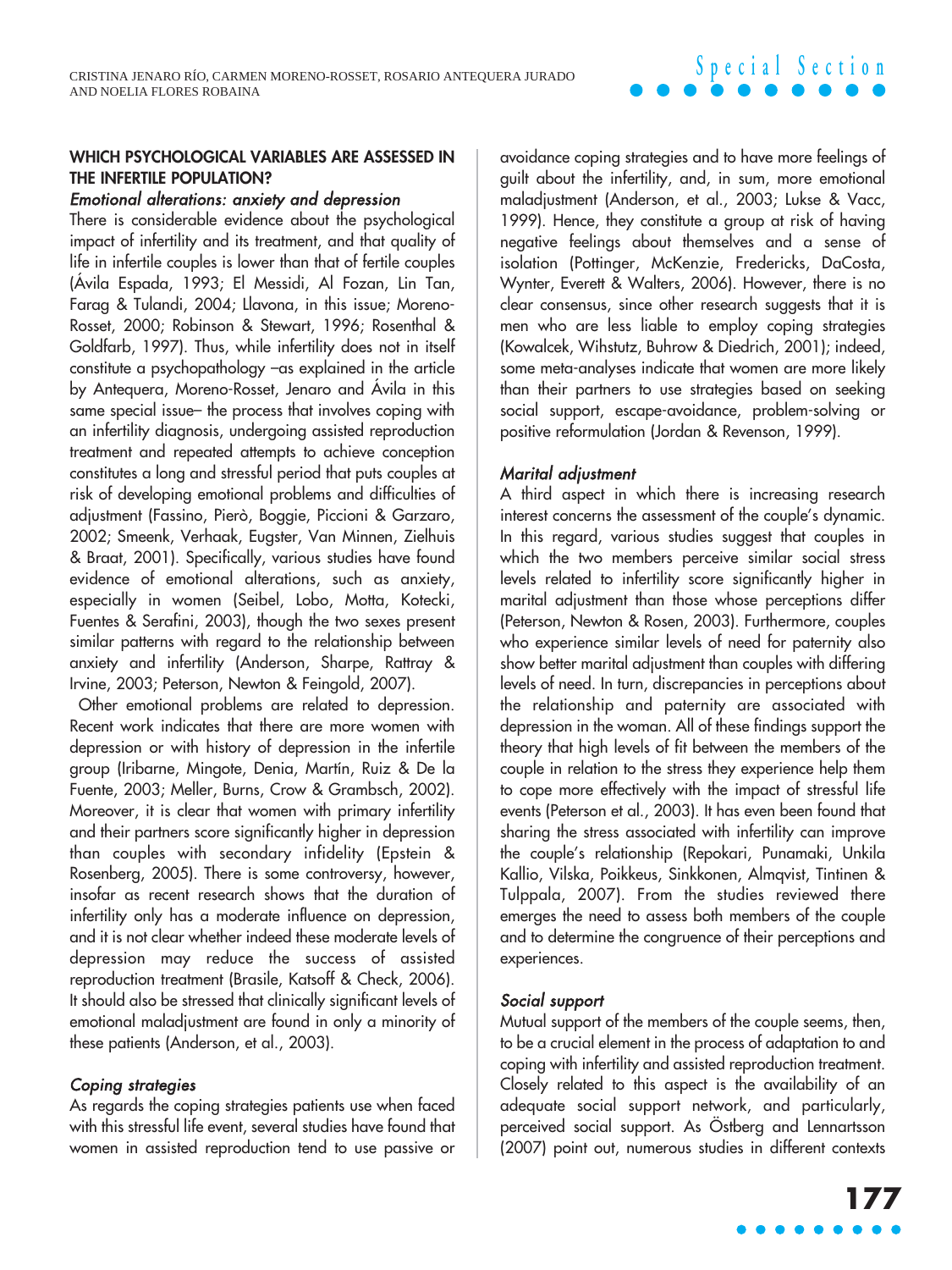demonstrate the relationship between social support and state of health. Likewise, the influence of social support, both direct and protective (as a buffer), on stress has repeatedly been shown (Barrón, 1996). In the field of chronic illness, the benefits of each type of support (instrumental, emotional, informative, evaluative) appear to depend on the phase of evolution of the illness through which the patient is passing. Thus, for example, instrumental support may be more beneficial for those patients with some type of functional limitation, whilst support of an emotional nature proves more effective throughout the process of adjustment and adaptation to the illness. Similarly, there is a close relationship between the effectiveness of each type of support and the agent who provides it; for example, in the area of chronic illness, informational support provided by health professionals tends to be the most effective (Berkman, Glass, Brissette & Seeman, 2000; Uchino, Cacioppo & Kiecolt-Glaser, 1996). In the specific context of infertility, it has been found that the perception of social support and the search for such support explain a significant amount of variance in the marital adjustment of couples with problems of infertility (Maillet, 2003; Peterson, 2006).

#### Personality characteristics

Continuing with the examination of factors related to effective coping with infertility and the processes of assisted reproduction, it is possible to consider individuals' personality characteristics, though it should be stressed that studies on infertility which deal with this aspect are scarce, to say the least. Among the relevant personal resources we can identify certain characteristics linked to the so-called "resistant personality" (Maddi & Kobassa, 1984), to optimism or to the perception of control over events. A resistant personality pattern provides the necessary motivation for coping with stressful circumstances and converting them into a possibility for growth; as such, it plays an important role as a mechanism of resilience (Seligman & Csikszentmihalyi, 2000, Bonanno, 2004; Maddi, 2006). Thus, it has a protective effect against stressful situations, since it is associated with increased social support, with the development of coping strategies based on problemsolving and with the enhancement of personal equilibrium. Furthermore, the as-yet scarce research that has analyzed the relationship between resistant personality and coping has found moderate positive correlations, even though this type of personality would appear to have a more substantial influence on positive coping with everyday stressors (increasing strategies based on problem-solving and reducing those based on denial or escape) (Maddi & Hightower, 1999).

For its part, optimism is related to constructs such as well-being, happiness and quality of life (Avia & Vázquez, 1999). It can be asserted, on the basis of research to date, that people with a stable tendency for optimism are more resistant to the consequences of stress, maintain a more favourable state of health and adapt better to illness (Scheier & Carver, 1987; Carver & cols., 1993a, 1993b). Optimism has been found, moreover, to be associated with the adoption of effective coping strategies when people are faced with life-threatening situations (Maddi & Hightower, 1999).

Finally, the sense of control involves the belief that, to a greater or lesser extent, the individual is capable of exercising some kind of dominion over his or her environment (Dobson & Pusch, 1995). In fact, lack of control can act as a stressor and have a direct and negative effect on the individual's health, whilst a sense of control can act as a protective factor against stress and increase the likelihood that the person will perform healthy behaviours, thus having a direct and positive effect on his or her state of health (Wallston, 1989).

#### **WHY IS PSYCHOLOGICAL ASSESSMENT NECESSARY IN INFERTILITY?**

From what we have seen up to now, the psychologist clearly has a relevant role to play in the assessment and treatment of couples who have to cope with a situation of infertility (Gonzalez, 2000; Kainz, 2001). Such a role is exercised within the framework of Health Psychology, in its sub-field of so-called Reproductive Psychology (Moreno-Rosset, Antequera, Jenaro & Gómez, 2008; Moreno-Rosset, Jenaro & Antequera, 2008). This term echoes others used in Medicine, in the same way as those of other health-related specialities in Psychology. The Spanish Fertility Society (Sociedad Española de Fertilidad, SEF) acknowledges the relevant role of the psychologist, and since 2005 has included a Psychology Interest Group, whose brief is to increase knowledge and understanding of the psychological and emotional aspects involved in reproductive health, on the part of both the specialists involved and patients.

Psychological assessment is necessary for detecting the principal problems associated with infertility and for implementing the appropriate intervention (see Ávila and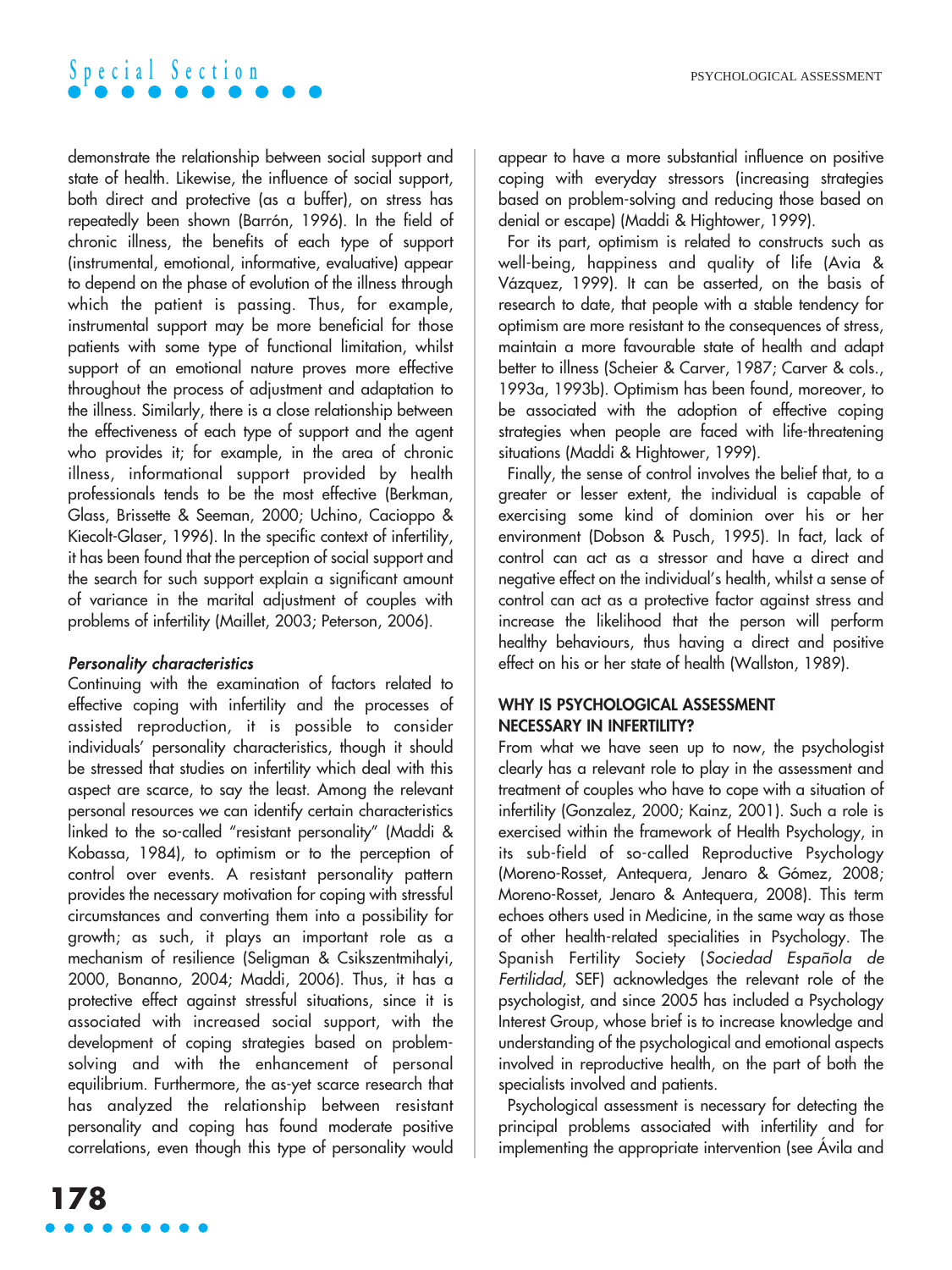#### Moreno-Rosset, in this special issue), and this requires the use of techniques specially designed for these purposes. Numerous studies in this area have employed instruments for assessing anxiety, depression or coping, generally in conjunction with measures of stress, capacity for adjustment to infertility and social, sexual or relationship worries (e.g., Andrews, Abbey & Halman, 1991; Brasile, Katsoff & Check, 2006; Meller, Burns, Crow & Grambsch, 2002). Other studies have used specific instruments for the assessment of infertility (Glover, Hunter, Richards, Katz & Abel 1999; Newton, Sherrard & Glavac, 1999; Peterson, Newton & Feingold, 2007; Stanton, 1991), together with personality variables measures (e.g., McKenna, 1998; Rausch, 1998; Stanton, Lobel, Sears & DeLuca, 2002).

Concentrating on the specific instruments developed in the field under study here, they can be grouped according to their content, into those which focus on the assessment of: a) the impact of infertility on different areas of life, b) the emotional consequences, c) adaptation to the situation of infertility, d) other more specific aspects, or e) more than one psychological dimension. Table 1 shows the instruments developed up to the present.

However, it will be necessary to address numerous methodological deficiencies (Boivin, 2003; Coeffin-Driol & Giami, 2004; Greil, 1997; Liz & Strauss, 2005) in assessment studies and in the instruments developed, notable among which are: (a) the predominance of the study of psychological consequences, presumed to be negative, in women, with scant attention paid to the assessment of men; (b) the use of small and largely unrepresentative samples; (c) the excessive use of selfreports, with the consequent scarce control over associated sources of error, including social desirability; (d) the low discriminative power of the questionnaires; (e) the application of inappropriate or obsolete statistical analyses; (f) the lack of longitudinal studies that provide an overview of the process of adaptation to and coping with infertility; (g) the proliferation of studies focusing on the negative consequences of infertility, considering it as an element that necessarily harms the couple's relationship; and (h) the scarcity of research that studies and compares the emotional situation, perception of resources and use of coping strategies in each member of the infertile couple.

We should like to underline the fact, moreover, that with very few exceptions, studies in this field have placed the emphasis on infertility as a problem, and have therefore

highlighted the negative psychological repercussions. This is the most traditional approach within psychological intervention in relation to chronic illness: the search for the negative consequences generated in patients by the illness. Without denying the pertinence of this perspective, we believe it leads to a reductionist view of patients. The human being is also an active agent equipped with strategies and resources for coping with difficult situations and attempting to modify them or adapt to them. As is argued from so-called Positive Psychology, progress in the study of the resources and strengths that can help people to increase their psychological well-being have been clearly less substantial. And this despite the evidence that aspects such as optimism, hope or perseverance can act as protectors and help individuals faced with highly stressful

**Special Section**

| <b>TABLE 1</b><br><b>INSTRUMENTS CREATED FOR POPULATION</b><br><b>WITH PROBLEMS OF INFERTILITY</b> |                                                                                                                                                                                                                                                                                                                                                                                         |
|----------------------------------------------------------------------------------------------------|-----------------------------------------------------------------------------------------------------------------------------------------------------------------------------------------------------------------------------------------------------------------------------------------------------------------------------------------------------------------------------------------|
| Assessment                                                                                         | Instrument                                                                                                                                                                                                                                                                                                                                                                              |
| Stress associated<br>with infertility                                                              | The Fertility Problem Stress" (Andrews, Abbey &<br>Halman, 1991)<br>The Infertility Specific Distress Scale" (Stanton<br>1991)<br>The Fertility Problem Inventory" (FPI; Newton,<br>Sherrard & Glavac, 1999)<br>✔ "Infertility Distress Scale" (Pook, Rhorle & Krause,<br>1999)<br>✔ "Infertility Reaction Scale" (IRS; Collins, Freeman,<br>Boxer & Tureck, 1992)                      |
| Emotional<br>consequences                                                                          | ► "Inventario de problemas psicológicos en<br>infertilidad" [Inventory of psychological problems<br>in infertility] (IPPI; Llavona & Mora, 2006)<br>✔ "Psychological Evaluation Test of Assisted<br>Reproduction Techniques" (PET-ART; Franco, Razera,<br>Mauri, Petersen, Felipe & Garbellini, 2002)<br>The Effects of Infertility" (Anderheim, Holter, Bergh<br>& Möllery cols, 2005) |
| Adaptation                                                                                         | The Fertility Adjustment Scale" (FAS; Glover,<br>Hunter, Richards, Katz & Abel, 1999)<br>✔ "Questionnaire on the Desire for a Child" (FKW;<br>Hölzle & Wirtz, 2001)                                                                                                                                                                                                                     |
| Specific aspects                                                                                   | Multertility Treatment Questionnaire" (Shiloh, Larom<br>& Ben-Rafael, 1991)<br>Malnfertility Cognitions Questionnaire" (KINT; Pook,<br>Tuschen-Caffier, Schnapper, Speiger, Krause &<br>Florin, 1999)<br>The Measure of Infertility Control" (Miller-<br>Campbell, Dunkel-Schetter & Peplau, 1991)                                                                                      |
| Multidimensional<br>assessment                                                                     | ► "Cuestionario de ajuste psicológico en infertilidad"<br>[Psychological adjustment in infertility<br>questionnaire] (CAPI; Llavona & Mora, 2002)                                                                                                                                                                                                                                       |

# **179**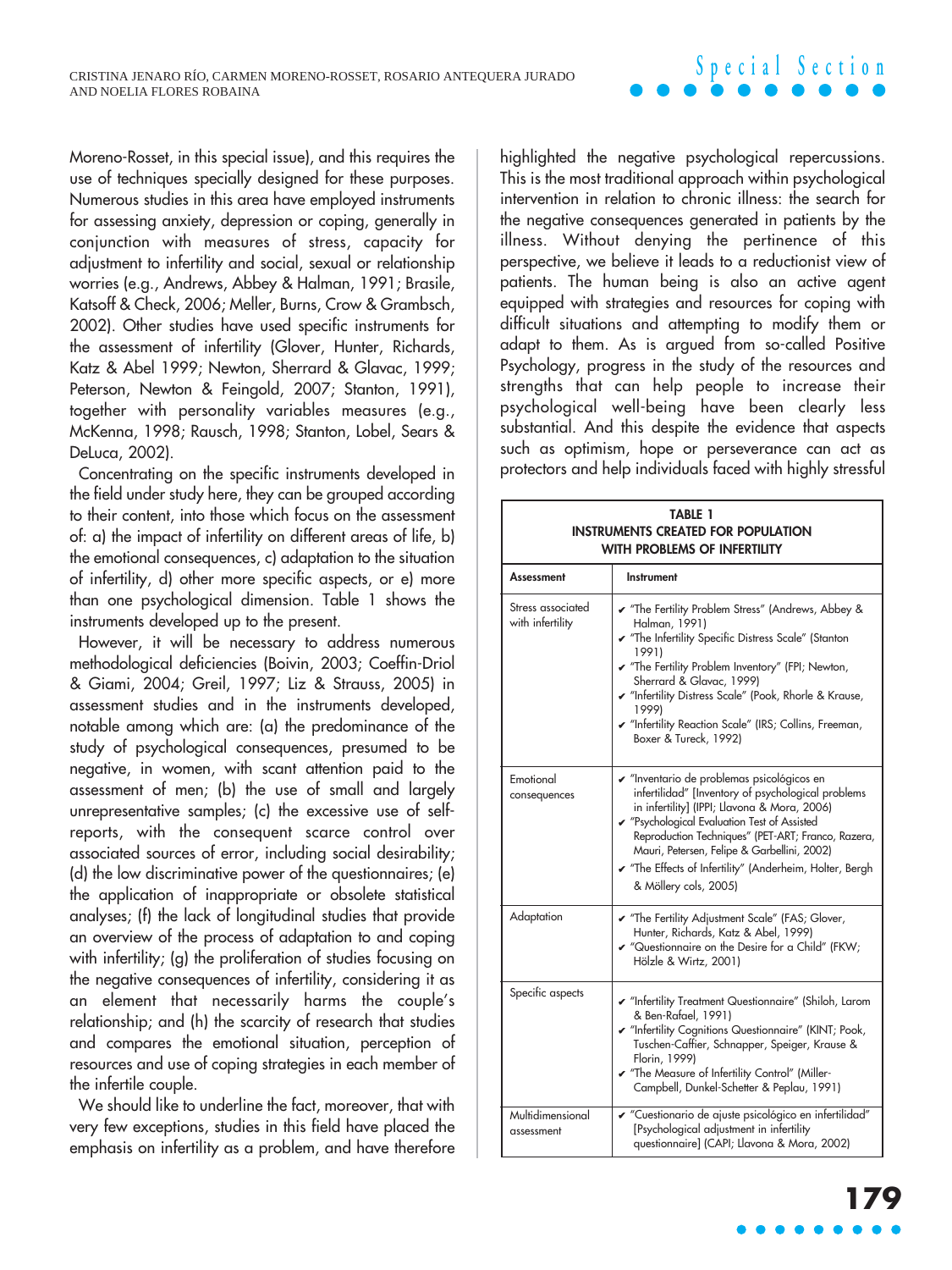situations to avoid developing psychopathological alterations or disorders.

#### **THE DERA, AN INSTRUMENT CREATED IN SPAIN**

Thus, in an effort to contribute to the development of Reproductive Psychology as an applied area of Health Psychology and, at the same time, address some of the methodological deficiencies referred to above, we have created the DERA (Questionnaire on Emotional Maladjustment and Adaptive Resources in infertility; Cuestionario de Desajuste Emocional <sup>y</sup> Resources Adaptativos en infertilidad; Moreno-Rosset, Antequera & Jenaro, 2008).

We use the term "emotional maladjustment" in order to highlight the goal of this instrument, which is the assessment of alterations that may occur at an emotional level, as a result of the need to cope with a stressful event, but which do not have the characteristics necessary for them to be considered psychopathological disorders. However, although such maladjustment may be considered a prodrome of clinical alterations (so that the instrument can be useful for their early detection), it may also constitute the first phase of a normal process of adaptation. As regards the term "adaptive resource", we refer to the set of dispositions, both internal and stable (e.g., personality traits) and external and modifiable (e.g., social support), that permit people to cope successfully with the situations and maintain or recover, in the different areas of life, the level of functioning they presented before the stressful event. In the field of chronic illness, adaptation is understood as the conjunction of apparently contradictory processes: on the one hand, the degree of stress or psychopathology derived from the diagnosis and the illness itself, and on the

other, the experience of personal growth. Thus, a stressful life event can constitute, at the same time, an opportunity for personal growth or the cause of emotional maladjustment (Brennan, 2001).

The DERA is a 48-item instrument 5-point Likert-type scale response format. It is designed to measure the respondent's degree of agreement with a series of statements he or she is required to read. It can be applied individually or in groups to infertile men and women over the age of 18. Its application takes 10-15 minutes. With this single instrument, the psychologist can

carry out a screening of the emotional state of the couple's members and of their personal and social resources, as well as assessing the congruence between the appraisals of the two members, which makes it possible to programme the psychological intervention or support appropriate to the case. Hence, the DERA can be one of the instruments included in the initial medical assessment of the infertile couple, an assessment required by the Spanish legislation on assisted reproduction treatment (Ley sobre Técnicas de Reproducción Asistida), which stipulates that treatment can only be applied to women in a good state of health. This would permit the solution, before beginning the assisted reproduction treatment, of any possible psychological problems in the more vulnerable couples. Given that the DERA is a screening instrument, in the case of scores indicating maladjustment the psychologist can carry out a clinical psychological assessment, aimed at corroborating or discarding the existence of psychopathological disorders. Naturally, the DERA is useful throughout the whole process of psychological assessment (Moreno-Rosset, 2005), since, apart from identifying infertile couples at risk, or with an already-developed psychopathology, it is sensitive to changes that may derive from the passage of time or from the psychological intervention itself, permitting the psychologist to corroborate the efficacy of the psychotherapy applied.

The DERA addresses several of the methodological deficiencies of the assessment instruments already referred to, given that: 1) through a single self-report measure we can obtain information on a range of psychological constructs; 2) it has been calibrated with various large samples representative of the infertile

population; 3) it has proven psychometric properties of reliability and validity; 4) it permits assessment of the correlates most frequently mentioned in the literature on infertility; and 5) it allows assessment of both positive and negative aspects in the couple.

The instrument is made up of four factors, which measure: a) Emotional maladjustment (Desajuste Emocional, DE); b) Personal Resources (Recursos Personales, RP); c) Interpersonal Resources (Recursos Interpersonales, RI); and d) Adaptive Resources (Recursos Adaptativos, RA), the last of these constituting the sum of the two

**Figure 1 The DERA Handbook**

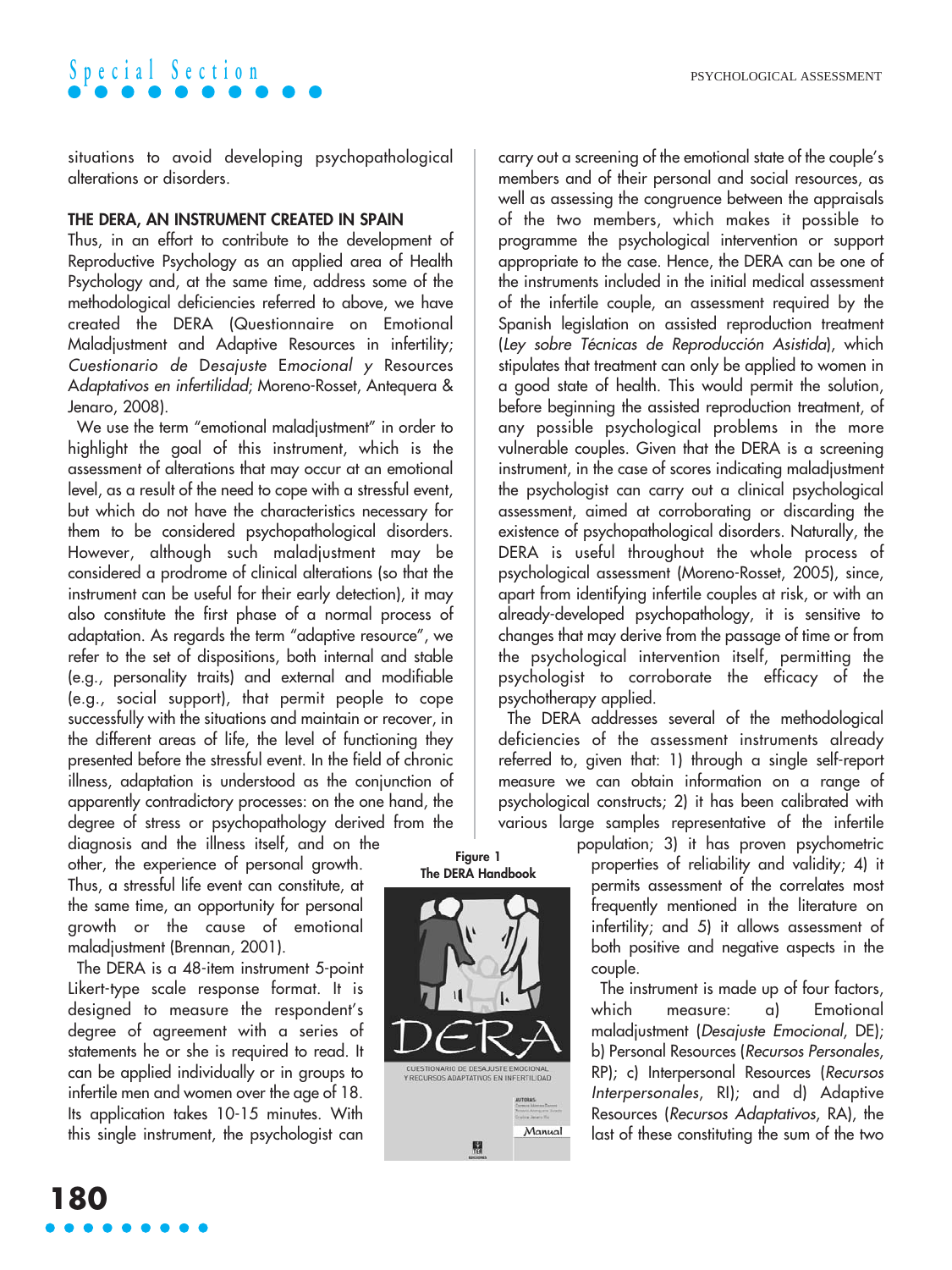previous factors (RP and RI). For more details, see Moreno-Rosset, Jenaro and Antequera (2008).

#### Application of the DERA

The questionnaire can be applied either individually or in groups. Its items are designed to apply to both men and women respondents. If the instrument is applied to the couple together, it is important that each one responds individually.

After obtaining the total scores for each dimension, these are transformed into centile scores that permit us to determine the person's position in relation to the reference group. There are separate scales for men and women. Scores are entered on a profile sheet that gives a clear illustration of the similarities and differences in the profiles of the couple's members, as well as allowing us to identify more or less well-adjusted profiles and to determine whether or not they have resources for coping with the situation of infertility. All of this, as we explained above, is of great relevance to subsequent psychological intervention. In the example of the clinical case described in the DERA Handbook, reproduced here by permission of TEA Ediciones (see Figure 2), we can see that there are significant differences between Sara and Javier, Sara showing high emotional maladjustment and few coping resources, while Javier shows adequate emotional adjustment and adaptive resources, even though his interpersonal resources are fewer than his personal ones.

As regards the interpretation of the DERA, low scores in Emotional Maladjustment indicate that the person does not have a particular prevalence of negative emotions, and that he or she is free of psychopathological processes related to anxiety or to mood disorders. On the other hand, high scores in this dimension suggest the possible presence of cognitive, motor or physiological symptoms characteristic of negative emotional states, as well as feelings of insecurity about his or her capacity to cope successfully with the problems. Scores above centile 75 indicate the possible presence of problems of anxiety or depression that would require a more extensive clinical assessment.

Secondly, low scores in Personal Resources denote low disposition to take an active attitude to the problems and scarce conceptual flexibility in the analysis of the situations. As far as low scores in Interpersonal Resources are concerned, these reflect limitations in the social and support network, or indeed, distrust or isolation. The sum of the two factors gives the Adaptive Resources

dimension. Low scores in this factor denote the absence of strategies for coping with stressful situations and maintaining emotional equilibrium. In contrast, high scores in the three factors related to resources suggest the existence of effective strategies and attitudes for coping with infertility and the associated treatments. Trust, perseverance or the perception of being valued, supported and appreciated by those around one are aspects that characterize people with high adaptive resources.

#### Possible additional uses of the DERA

The DERA represents seven years' research work focused on the analysis of the consequences of fertility problems (Moreno-Rosset, 2003, 2007) and on assessment-related aspects (Moreno-Rosset, Antequera & Jenaro, 2006a,

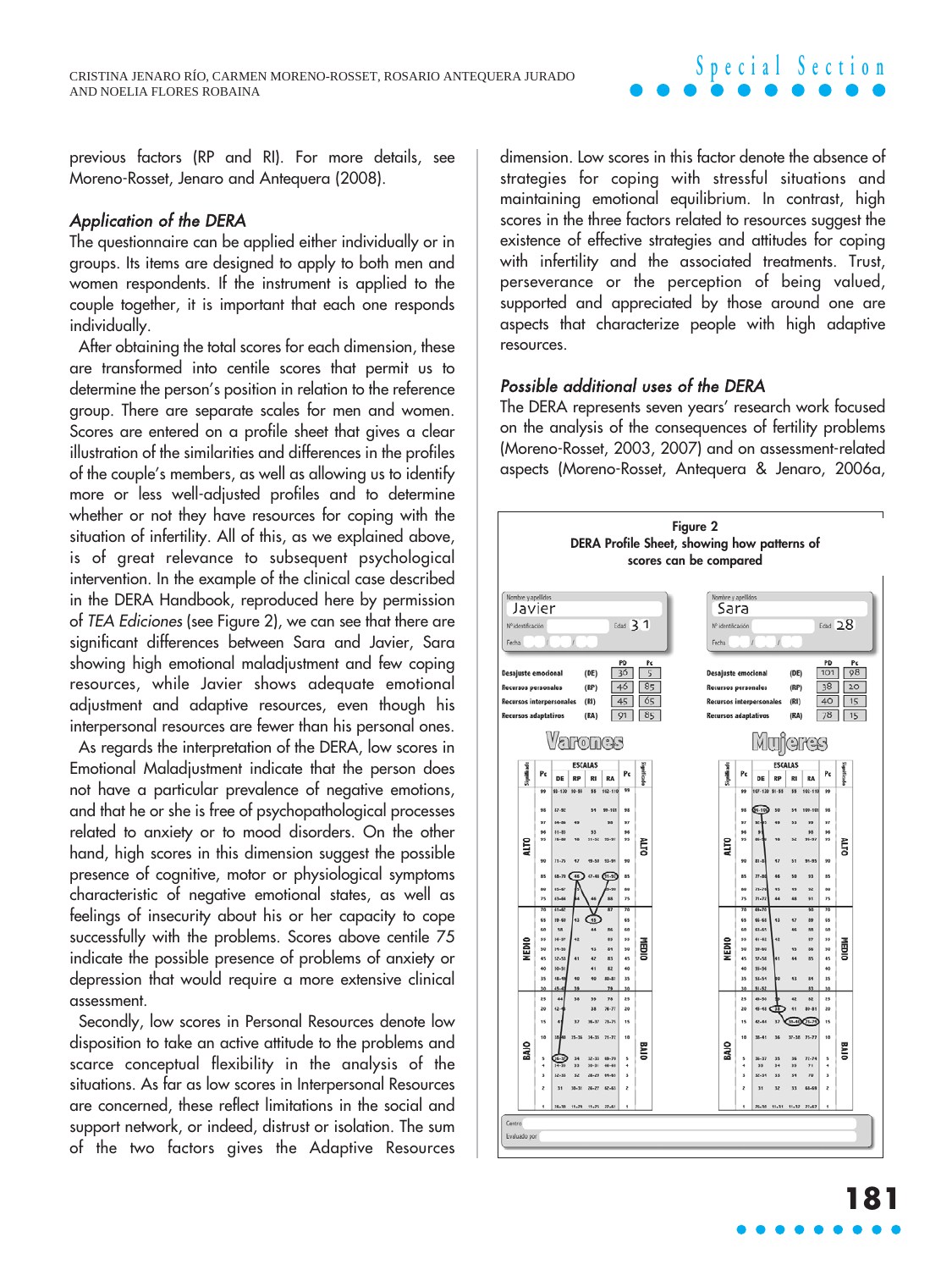

2006b; Jenaro, Moreno-Rosset, Antequera & Ávila, 2007). However, up to now the samples used for its creation and calibration have been made up largely of couples involved in the initial phases of the assisted reproduction process. We are therefore currently working on increasing the sample size, in particular to include more couples who are in the advanced phases of the treatment process, or who have already experienced one or several failed treatments. Also, the samples used for calibration up to now have been recruited mainly from public fertility clinics; we are now recruiting much more from the private sector, bearing in mind that socioeconomic, educational and cultural characteristics in the two sectors will presumably have differential effects on the experience of infertility and of assisted reproduction therapy, or even on the coping strategies used by patients, as suggested by some authors in the field (Fido & Zahid, 2004; Schmidt, Christensen & Holstein, 2005).

Furthermore, we believe that both the theoretical foundations and the content of the DERA make it an assessment instrument of considerable utility in the field of chronic illness in general. Indeed, we are currently applying this instrument in studies involving fibromyalgia and cancer patients and in populations with somatomorphic disorders.

In sum, assessment in infertility, the core of Reproductive Psychology, represents a new field for the psychologist, at both the research and applied levels, in a framework that could be called "care and quality of life improvement" in relation to people undergoing infertility treatment, since knowing their degree of adjustment and their available resources makes it possible to provide psychological treatment tailored to each case. We cannot stress this aspect too much, since it reflects the dual aspiration of the university: while striving for scientific excellence, to fulfil a useful social role through the solution of problems affecting contemporary society.

#### **REFERENCES**

- Anderheim, L., Holter, H., Bergh, C. & Möller, A. (2005). Does psychological stress affect the outcome of in vitro fertilization? Human Reproduction, 20 (10), 2969- 2975.
- Anderson, K. M., Sharpe, M., Rattray, A. & Irvine, D. S. (2003). Distress and concerns in couples referred to a specialist infertility clinic. Journal of Psychosomatic Research, 54, 353-355.
- Andrews, F. M., Abbey, A. & Halman, L. (1991): Stress from infertility, marriage factors, and subjective

wellbeing of wives and husbands. Journal of Health and Social Behavior, 32, 238-253.

- Avia, M. D. & Vázquez C. (1999). Optimismo inteligente [Intelligent optimism]. Madrid: Alianza Editorial.
- Ávila Espada, A. (1993). Estrés y procesos psicológicos en la infertilidad humana [Stress and psychological processes in human infertility]. In J. Buendía Vidal. Estrés y Psicopatología (pp.181-200). Madrid: Pirámide.
- Barrón, A. (1996). Apoyo social. Aspectos teóricos y aplicaciones [Social support. Theoretical aspects and applications]. Madrid: Siglo Veintiuno de España.
- Berkman, L. F., Glass, T., Brissette, I. & Seeman, T. E. (2000). From social integration to health. Durkheim in the new millennium. Social Science & Medicine, 51, 843-857.
- Boivin, J. (2003). A review of psychosocial interventions in infertility. Social Science & Medicine, 57, 2325- 2341.
- Bonanno, G. (2004). Loss, trauma and human resilience. Have we underestimated the human capacity to thrive after extremely aversive events? American Psychologist, 51, 72-82.
- Brasile, D., Katsoff, B. & Check, J. H. (2006). Moderate for severe depression is uncommon in women seeking infertility therapy according to the Beck Depression Inventory. Clinical & Experimental Obstetrics & Gynecology, 33(1), 16-18.
- Brennan, J. (2001). Adjustment to cancer- coping or personal transition? Psycho-oncology, 10, 1-18.
- Carver, C.S., Pozo-Kaderman, C., Harris S. D., Noriega,V., Scheier, M. F., Robinson, D. S., Ketcham, A. S., Moffat, F. L. & Clark, K. C. (1993a). Optimism versus pessimism predicts the quality of women's adjustment to early stage breast cancer. Cancer, 15, 1213-1220.
- Carver, C.S., Pozo-Kaderman, C., Harris, S.D., Noriega, V., Scheier, M. F., Robinson, D.S., Ketcham, A.S., Moffat, F. L. & Clark, K.C. (1993b). How coping mediates the effect of optimism on distress: a study of women with early stage breast cancer. Journal of Personality and Social Psychology, 65, 375-390.
- Coeffin-Driol, C. & Giami, A. (2004). L'impact de l'infertilite et de ses traitements sur la vie sexuelle et la relation de couple: revue de la litterature [The impact of infertility and its treatments on sex life and the intimate relationship: review of the literature]. Gynécologie, Obstétrique & Fertilité, 32 (7-8), 624-637.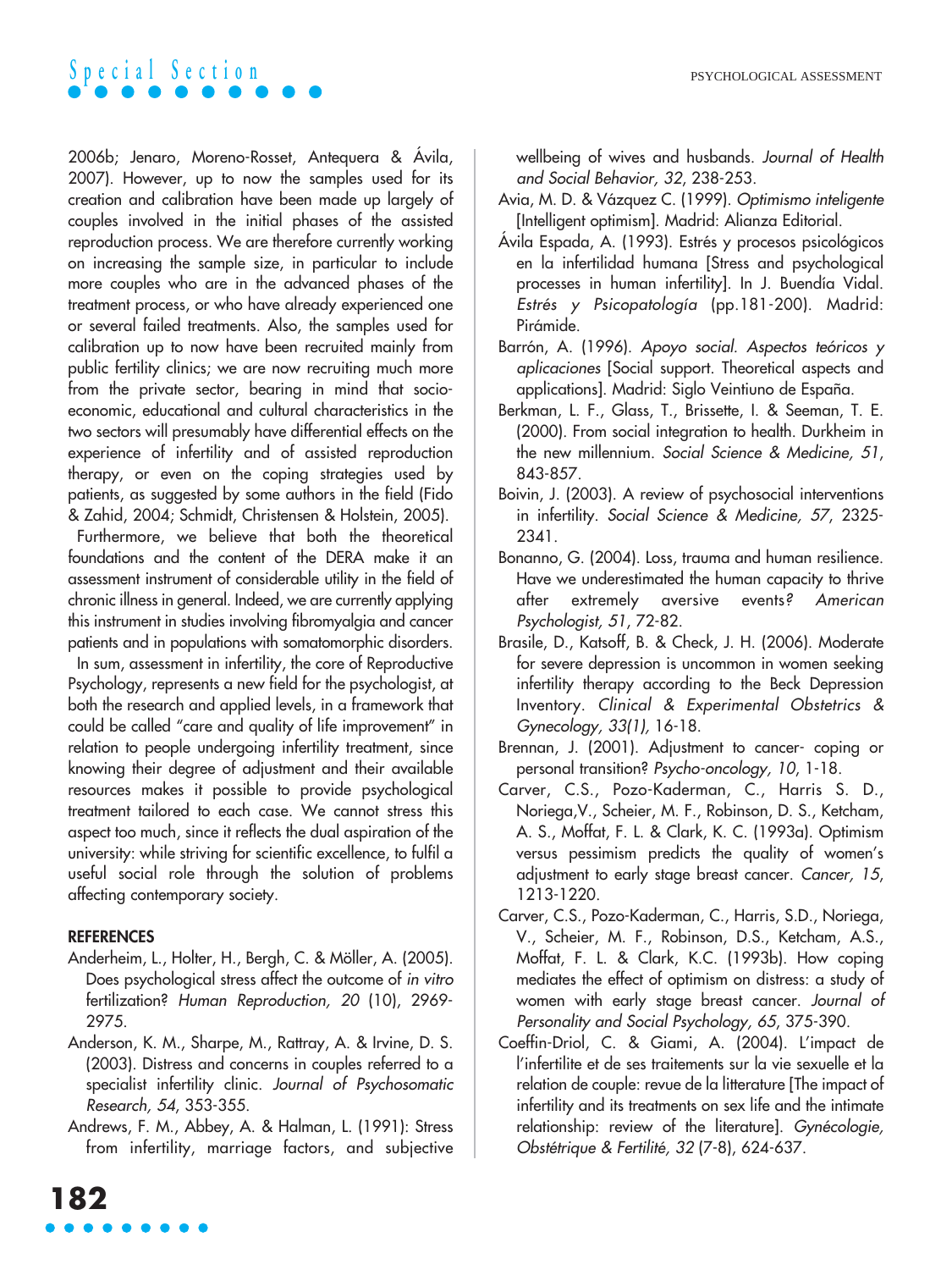- Collins A., Freeman, E. W., Boxer, A. S. & Tureck, R. (1992) Perception of infertility and treatment stress in females as compared with males entering in vitro fertilization treatment. Fertility & Sterility, 57, 350-356.
- Dobson, K.S. & Pusch, D. (1995). A test of the depressive realism hypothesis in clinically depressed subjects. Cognitive Therapy and Research, 19, 179-194.
- El Messidi, A., Al Fozan, H., Lin Tan, S., Farag, R. & Tulandi, T. (2004). Effects of repeated treatment failure on the quality of life of couples with infertility. Journal of Obstetrics and Gynaecology Canada, 26(4), 333- 336.
- Epstein, Y. M. & Rosenberg, H. S. (2005). Depression in primary versus secondary infertility egg recipients. Fertility & Sterility, 83(6), 1882-1884.
- Fassino, S., Pierò, A., Boggie, S., Piccioni, V., & Garzaro, L. (2002). Anxiety, depression and anger suppression in infertile couples: a controlled study. Human Reproduction, 17 (11), 2986-2994.
- Fido, A. & Zahid, M. A. (2004). Coping with infertility among Kuwaiti women: cultural perspectives. The International Journal of Social Psychiatry, 50(4): 294- 300.
- Franco, J.G., Razera, R.L., Mauri, A.L., Petersen, C.G., Felipe, V. & Garbellini, E. (2002). Psychological Evaluation Test for Infertile Couples. Journal of Assisted Reproduction and Genetics, 19 (6), 269-273.
- Gonzalez, L. O. (2000). Infertility as transformational process: a framework for psychotherapeutic support of infertile women. Issues in Mental Health Nursing, 21 (6), 619-633.
- Glover, L., Hunter, M., Richards, J. M., Katz, M. & Abel, P. D. (1999). Development of the Fertility Adjustment Scale. Fertility & Sterility, 72 (4), 623-626.
- Greil, A. L. (1997). Infertility and psychological distress: A critical review of the literature. Social Science & Medicine, 45 (11), 1679-1704.
- Hölzle, Ch. & Wirtz, M.A. (2001). Fragebogen zum Kinderwunsch [Questionnaire about the desire for children]. Göttingen: Hogrefe.
- Iribarne, C., Mingote, C., Denia, F., Martín, A. C., Ruiz, J. A. & De la Fuente, P. (2003). Alteraciones emocionales en mujeres infértiles [Emotional alterations in infertile women]. Cuadernos de Medicina Psicosomática y Psiquiatría de Enlace, 65, 78-88.
- Jenaro, C., Moreno-Rosset, C., Antequera, R. & Ávila, A. (2007). Development and Validation of the

Psychological Supports Scale on Assisted Reproduction (Cuestionario de Apoyos psicológicos en Reproducción Asistida CAPRA): A measure of resources for coping with infertility. Communication presented at the X European Congress of Psychology (Symposium: Reproduction and hormonal changes). Prague: Congress Proceedings, 172

- Jordan, C. & Revenson, T. A. (1999). Gender differences in coping with infertility: a meta-analysis. Journal of Behavioral Medicine, 22(4), 341-358.
- Kainz K. (2001). The role of the psychologist in the evaluation and treatment of infertility. Women's Health Issues, 11 (6), 481-485.
- Kowalcek, I., Wihstutz, N., Buhrow, G. & Diedrich, K. (2001). Coping with male infertility. Gender differences. Archives of Gynecology and Obstetrics, 265(3), 131-136.
- Liz, T. M. & Strauss, B. (2005) Differential efficacy of group and individual/couple psychotherapy with infertile patients. Human Reproduction, 20,1324- 1332.
- Lukse, M. P. & Vacc, N. A. (1999). Obstetrics & Gynecology, 93(2), 245-51.
- Llavona, L. & Mora, R. (2002). Cuestionario de Ajuste Psicológico en Infertilidad (CAPI) [Questionnaire on Psychological Adjustment in Infertility]. Madrid: Universidad Complutense de Madrid. Registro de la propiedad intelectual 16/2002/2716.
- Llavona, L. & Mora, R. (2006). Inventario de Problemas Psicológicos en Infertilidad (IPPI) [Inventory of Psychological Problems in Infertility]. Madrid: Universidad Complutense de Madrid. Registro de la propiedad intelectual 16/2006/3632.
- Maddi, S. R. (2006). Hardiness. The courage to grow from stresses. The Journal of Positive Psychology, 1(3), 160-168.
- Maddi, S. R. & Hightower, M. (1999). Hardiness and optimism as expressed in coping patterns. Consulting Psychology Journal, 51, 95-105
- Maddi, S. R. & Kobassa, S. C. (1984). The hardy executive: health under stress. Homewood, IL: Dow Jones-Irwin.
- Maillet, M. H. (2003). Infertility and marital adjustment: The influence of perception of social support, privacy preference and level of depression. Dissertation Abstracts International Section A: Humanities and Social Sciences, 63(11-A), 4093.

McKenna, K. A. (1998). Assessing the psychological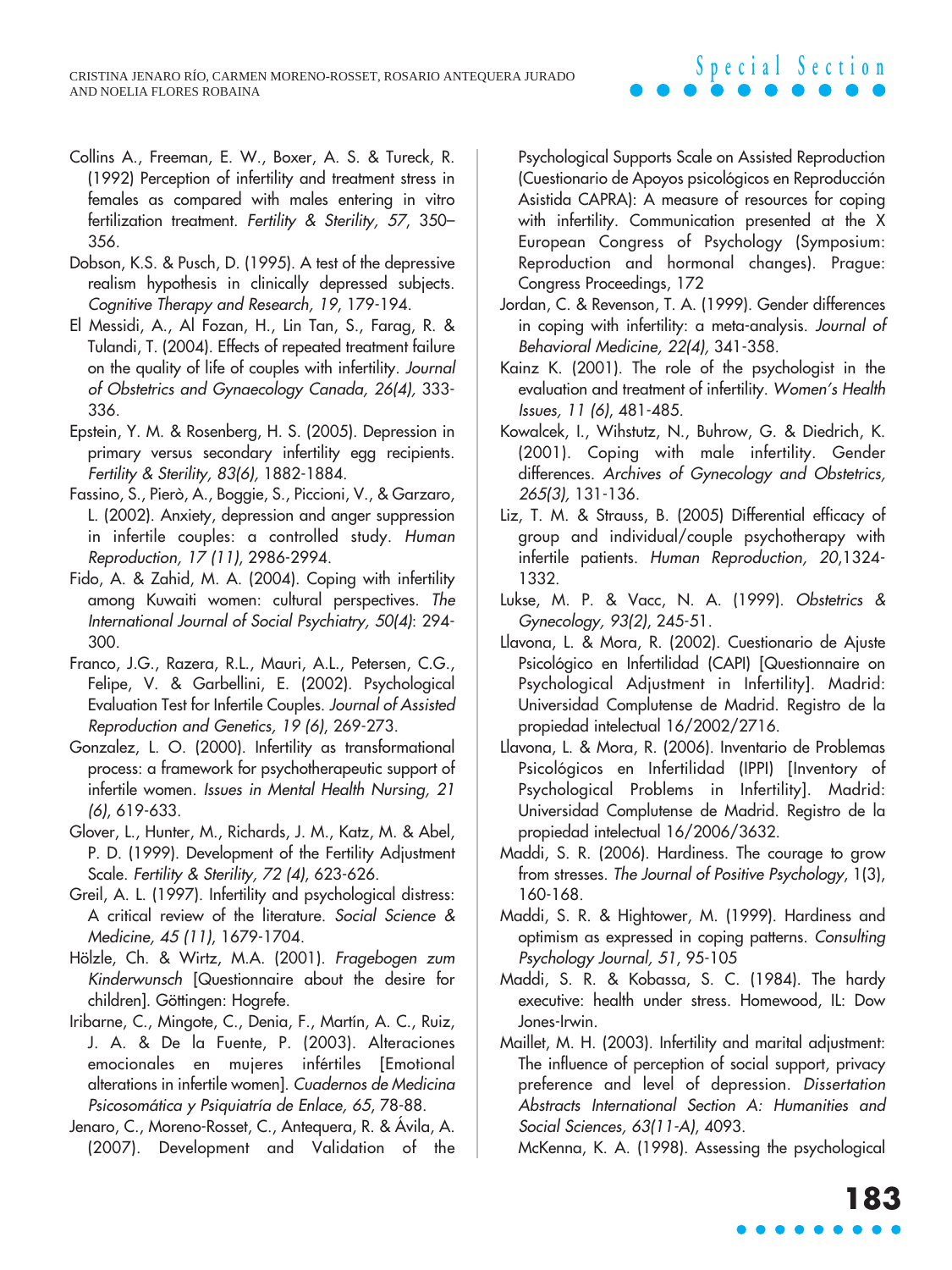impact of fertility treatment. Dissertation Abstracts International: Section B: The Sciences and Engineering, 58(7-B), 3930.

- Meller, W., Burns, L. H., Crow, S. & Grambsch, P. (2002). Major depression in unexplained infertility. Journal of Psychosomatic Obstetrics & Gynaecology, 23(1), 27-30.
- Miller-Campbell, S., Dunkel-Schetter, C. A. & Peplau, L.A. (1991). Perceived control and adjustment to infertility among women undergoing in vitro fertilization. In A. L. Stanton & C. A. Dunkel-Schetter (Eds.), Infertility: Perspectives from stress and coping research (pp. 133- 156). New York: Plenum Press.
- Moreno-Rosset, C. (2000). (Dir). Factores psicológicos de la infertilidad [Psychological factors in infertility]. Madrid: Sanz y Torres.
- Moreno-Rosset C. (2003). Final report on R+D+I Project: Consecuencias psicológicas y psicosociales de los tratamientos de infertilidad en las mujeres: evaluación e intervención [Psychological and psychosocial consequences of infertility treatments in women: assessment and intervention]. Madrid: Ministerio de Trabajo y Asuntos Sociales. Instituto de la Mujer. Expte. 11/00.
- Moreno-Rosset, C. (2005). El proceso de evaluación psicológica [The psychological assessment process]. In C. Moreno-Rosset (Edit). (2nd. ed.). Evaluación psicológica. Concepto, proceso y aplicación en las áreas del desarrollo y de la inteligencia [Psychological assessment. Concept, process and application in the areas of development and of intelligence]. Madrid: Sanz y Torres.
- Moreno-Rosset, C. (2007). Final report on R+D+I Project: La infertilidad en la mujer: aspectos psicosociales y neurobiológicos [Infertility in women: psychosocial and neurobiological aspects]. Madrid: Ministerio de Trabajo y Asuntos Sociales. Instituto de la Mujer. Expte. 28/03.
- Moreno-Rosset, C., Antequera, R. & Jenaro, C. (2006a). Características psicométricas del "Cuestionario de Apoyos psicológicos en Reproducción Asistida" (CAPRA), para la evaluación de emociones y recursos en infertilidad [Psychometric characteristics of the "Questionnaire on psychological support in assisted reproduction", CAPRA, for the assessment of emotions and resources in infertility]. Communication presented at the VI Semana de Investigación de la Facultad de Psicología de la UNED (Simposio: Evaluación

emocional). Madrid: Actas de Congreso, 64-65.

- Moreno-Rosset, C., Antequera, R. & Jenaro, C. (2006b). Evaluación de emociones y recursos en infertilidad: Cuestionario de Apoyos psicológicos en Reproducción Asistida (CAPRA) [The assessment of emotions and resources in infertility: "Questionnaire on psychological support in assisted reproduction", CAPRA]. Communication presented at the VI Congreso Internacional de la Sociedad Española para el estudio de la Ansiedad y el Estrés (SEAS (Simposio: Afecto y creatividad). Benidorm (Alicante): Actas de Congreso, 137.
- Moreno-Rosset, C., Antequera, R. & Jenaro, C. (2008). DERA. Cuestionario de Desajuste Emocional y Recursos Adaptativos en infertilidad [DERA: Emotional Maladjustment and Adaptive Resources in Infertility Questionnaire]. Premio TEA Ediciones, 2007. Madrid: TEA Ediciones, S.A.
- Moreno-Rosset, C., Antequera, R., Jenaro, C. & Gómez, Y. (2008). La Psicología de la Reproducción: la necesidad del psicólogo en las Unidades de Reproducción Humana [Reproductive Psychology: the need for the psychologist in Human Reproduction Units]. Clínica y Salud (in press).
- Moreno-Rosset, C., Jenaro, C. & Antequera, R. (2008). DERA. Cuestionario de Desajuste Emocional y Recursos Adaptativos en infertilidad. Un nuevo instrumento en Psicología de la Reproducción [DERA. Questionnaire on Emotional Maladjustment and Adaptive Resources in infertility. A new instrument in Reproductive Psychology]. Boletín de la SEAS, 28, 11- 18.
- Newton, C. R., Sherrard, W. & Glavac, I. (1999). The Fertility Problem Inventory: measuring perceived infertility-related stress. Fertility and Sterility, 72 (1), 54-62.
- Östberg, V. & Lennartsson, C. (2007). Getting by with a little help: the importance of various types of social support for health problems. Scandinavian Journal of Public Health, 35, 197-204.
- Peterson, B.D. (2006). Examining the individual and dyadic coping processes of men and women in infertile couples and their relationship to infertility stress, marital adjustment, and depression. Dissertation Abstracts International: Section B: The Sciences and Engineering, 66(9-B) 2006, 5074.
- Peterson, B. D., Newton, C. R. & Feingold, T. (2007). Anxiety and sexual stress in men and women